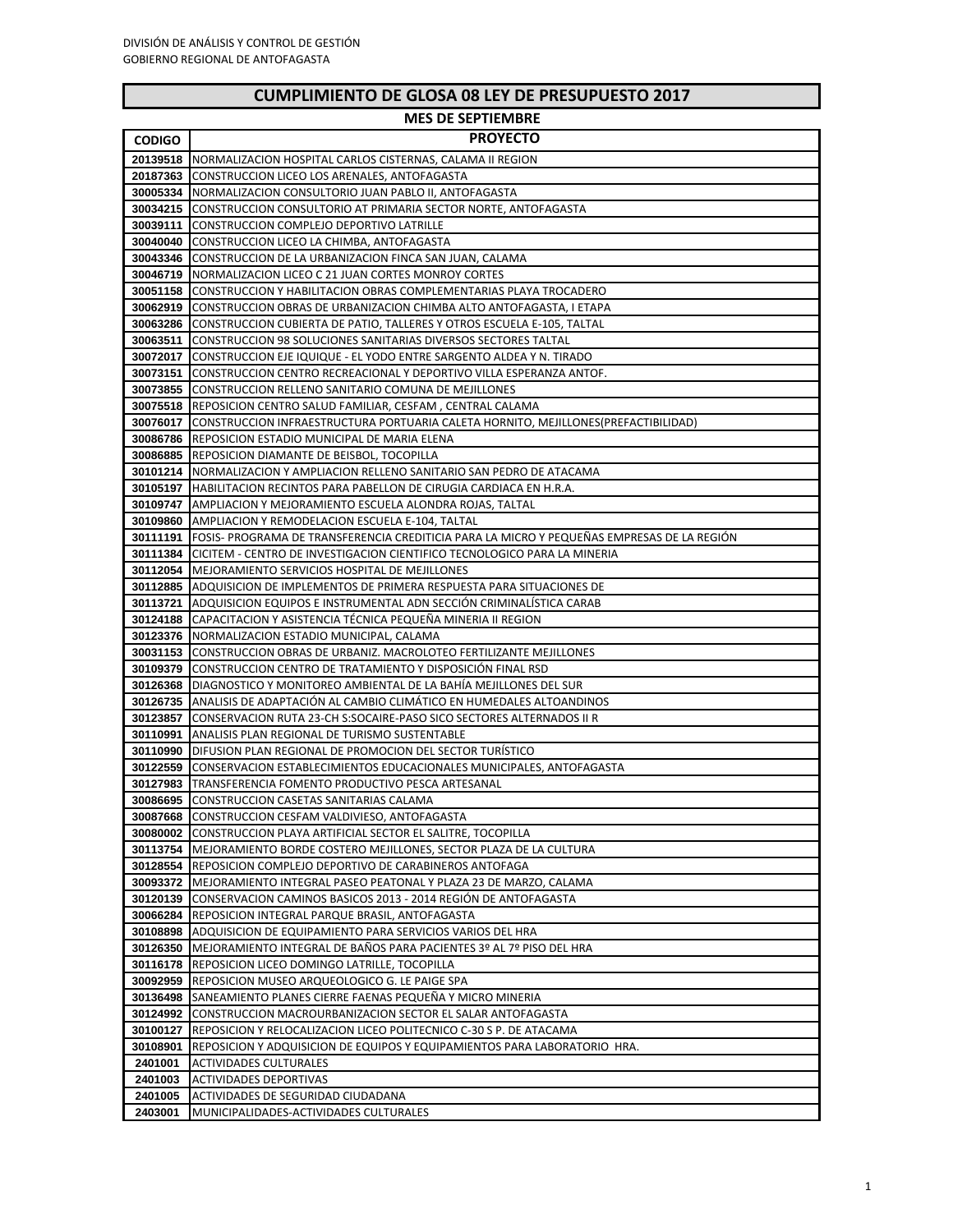I

| <b>MES DE SEPTIEMBRE</b> |                                                                                                                                                         |  |
|--------------------------|---------------------------------------------------------------------------------------------------------------------------------------------------------|--|
| <b>CODIGO</b>            | <b>PROYECTO</b>                                                                                                                                         |  |
| 2403003                  | MUNICIPALIDADES-ACTIVIDADES DEPORTIVAS                                                                                                                  |  |
| 2403005                  | MUNICPALIDADES-ACTIVIDADES DE SEGURIDAD CIUDADANA                                                                                                       |  |
| 2403011                  | OTRAS ENTIDADES PUBLICAS-ACTIVIDADES CULTURALES                                                                                                         |  |
| 2403013                  | OTRAS ENTIDADES PUBLICAS-ACTIVIDADES DEPORTIVAS                                                                                                         |  |
| 2403015                  | OTRAS ENTIDADES PUBLICAS-ACTIVIDADES DE SEGURIDAD CIUDADANA                                                                                             |  |
| 3301010                  | APLICACIÓN LETRA A) ART. 4º TRANSITORIO LEY Nº 20.378 ( MICRO)                                                                                          |  |
| 30086335                 | REPOSICION CALETA DE PESCADORES ANTOFAGASTA<br>CONSTRUCCION PASEO PEATONAL M.A.MATTA, ANTOFAGASTA                                                       |  |
| 30107946<br>30116088     | AMPLIACION URBANIZACION SECTORES VARIOS SAN PEDRO DE ATACAMA                                                                                            |  |
| 30124621                 | REPOSICION A.VERDES Y CIRCULACIONES PEATONALES CALLE A.MOOCK G.VIA                                                                                      |  |
|                          | 30125104 MEJORAMIENTO EJE BALMACEDA CALAMA, II ETAPA                                                                                                    |  |
|                          | 30126093 REPOSICION Y AMPLIACION RED ELECTRICO HRA.                                                                                                     |  |
| 30126588                 | CONSTRUCCION COMPLEJO DEPORTIVO ESCOLAR CORVALLIS                                                                                                       |  |
|                          | <b>30129640   HABILITACION PLAZA Y AREAS RECREATIVAS U.V R.SCHNEIDER, ANTOFAGASTA</b>                                                                   |  |
|                          | 30277722 CONSERVACION RUTA B-355 REGION DE ANTOFAGASTA 2014-2015                                                                                        |  |
|                          | 30108045 REPOSICION JARDIN INFANTIL DE TOCONAO COMUNA DE S.P.A                                                                                          |  |
|                          | 30237072 CONSTRUCCION JARDIN INFANTIL LICKANANTAY SAN PEDRO DE ATACAM                                                                                   |  |
| 02-0002                  | REPOSICION VEHICULOS MUNICIPALES, TOCOPILLA<br>30137744 ADQUISICION MAQUINARIA INVERNAL REGION DE ANTOFAGASTA                                           |  |
|                          | 30167472D CONSTRUCCION RELLENO SANITARIO, COMUNA DE SIERRA GORDA                                                                                        |  |
|                          | <b>30182775   REPOSICION DE TOMOGRAFO AXIAL COMPUTARIZADO (TC) EN HRA</b>                                                                               |  |
|                          | <b>30215822 ICONSERVACION VIAS URBANAS DIVERSOS SECTORES DE MEJILLONES</b>                                                                              |  |
|                          | <b>30277737 CONSERVACION RED VIAL REGION DE ANTOFAGASTA 2014 - 2015</b>                                                                                 |  |
|                          | 30280622 ADQUISICION MOBILIARIO URBANO Y JUEGOS INFANTILES, MEJILLONES                                                                                  |  |
|                          | 30291433   ADQUISICION CARRO BOMBA, PARA COMUNA SAN PEDRO DE ATACAMA                                                                                    |  |
| 30296472                 | ADQUISICION RED METEOROLÓGICA DE EMERGENCIA                                                                                                             |  |
|                          | 30302922 REPOSICION DE CALDERA EN HOSPITAL DE CALAMA                                                                                                    |  |
| 30305323                 | TRANSFERENCIA DIPLOMADO EN TEMAS DE CIENCIA, TECNOLOGÍA E INNOVACIÓN                                                                                    |  |
| 30305478                 | 30305475 TRANSFERENCIA PROGRAMA DE FORTALECIMIENTO TECNOLÓGICO PARA LA INDUSTRIA<br>TRANSFERENCIA PROGRAMA DE ACTIVACIÓN DE PROYECTOS INNOVACIÓN        |  |
| 30305573                 | TRANSFERENCIA APOYO A INVESTIGACIÓN APLICADA AL DESARROLLO INNOVADOR                                                                                    |  |
| 30305574                 | TRANSFERENCIA PROGRAMAS REGIONALES BECAS DE FORMACIÓN Y CERTIFICACIÓN                                                                                   |  |
|                          | <b>30305622 REPOSICION SENALETICA VIAL DE LA COMUNA DE TOCOPILLA</b>                                                                                    |  |
| 30306425 I               | CONSTRUCCION PARADEROS URBANOS, COMUNA DE TOCOPILLA                                                                                                     |  |
| 30307772                 | TRANSFERENCIA CONVOCATORIA PROYECTOS DE INNOVACION AGRARIA                                                                                              |  |
| 30307777                 | CONSERVACION VIAS URBANAS DIVERSOS SECTORES 2014 ANTOFAGASTA                                                                                            |  |
|                          | <b>30319422 CAPACITACION CENTRO DE PILOTAJE DESIERTO DE ATACAMA</b>                                                                                     |  |
| 30319925                 | TRANSFERENCIA SISTEMA DE INFORMACIÓN GEOESPACIAL PARA LA COMPETITIVIDAD                                                                                 |  |
|                          | 30320072 TRANSFERENCIA PAQUETE TECNOLOGICO PASIVOS SEGUNDA REGIÓN<br><b>30320122 TRANSFERENCIA ESTUDIO DE ING. PARA LA REMEDIACIÓN DE SITIOS TALTAL</b> |  |
|                          | 30320172 TRANSFERENCIA PLANTA PILOTO MOVIL PARA LA RECUPERACIÓN DE COBRE Y ORO                                                                          |  |
| 30320272                 | TRANSFERENCIA COMUNIDADES ENERGETICAMENTE SOSTENIBLES                                                                                                   |  |
| 30320323                 | TRANSFERENCIA SUSTENT. PATRIMONIAL E INDUSTRIA TURISTICA DEL ALTO LOA                                                                                   |  |
| 30320522                 | TRANSFERENCIA ESCALAMIENTO PILOTO DE LA PRODUCCIÓN DE ASTAXANTINA                                                                                       |  |
| 30320823                 | TRANSFERENCIA SISTEMA SOLAR PARA CULTIVO TECNIFICADO EN EL DESIERTO                                                                                     |  |
| 30320873                 | CAPACITACION FORTALECIMIENTO POSTGRADO CIENCIAS ACUATICAS UA                                                                                            |  |
| 30320922                 | TRANSFERENCIA OBSERVATORIO DE EDUCACIÓN PARA LA INNOVACIÓN                                                                                              |  |
|                          | 30321072 CAPACITACION CENTRO REGIONAL DE ASTROINGENIERÍA                                                                                                |  |
| 30323272                 | REPOSICION DE EQUIPOS PARA SERVICIOS DE APOYO DIAGNOSTICO EN HRA                                                                                        |  |
| 30333772                 | 30329224 ADQUISICION EQUIPOS LABORAT AUDIOLOG VOZ Y HABLA FONOAUDIOLOGIA UA<br>CONSERVACION PLURIANUAL DE VIAS URBANAS, REGION DE ANTOFAGASTA           |  |
|                          | 30351290 ADQUISICION PLANTA DE TRATAMIENTO DE AGUA POTABLE RIO GRANDE S.P.A.                                                                            |  |
| 30359875                 | DIAGNOSTICO DE RIESGO AMBIENTAL, REGIÓN DE ANTOFAGASTA                                                                                                  |  |
| 30350989                 | DIAGNOSTICO PMDT COSTA SUR EN COMUNA DE TALTAL                                                                                                          |  |
| 30351076                 | DIAGNOSTICO PMDT NORTE ALTO ANDINO (ALTO EL LOA Y OLLAGUE)                                                                                              |  |
| 30130919                 | DIAGNOSTICO DEL CAUDAL AMBIENTAL DEL RIO LOA, REGION DE ANTOFAGASTA                                                                                     |  |
| 30130966                 | DIAGNOSTICO Y CONSERVACION DE FLORA COSTERA, REGION DE ANTOFAGASTA                                                                                      |  |
| 30130908                 | ANALISIS DE RIESGO AMBIENTAL EN BAHIA SAN JORGE ANTOFAGASTA                                                                                             |  |
| 30130937                 | DIAGNOSTICO Y MONITOREO AMBIENTAL DE LA BAHIA ALGODONALES TOCOPILLA                                                                                     |  |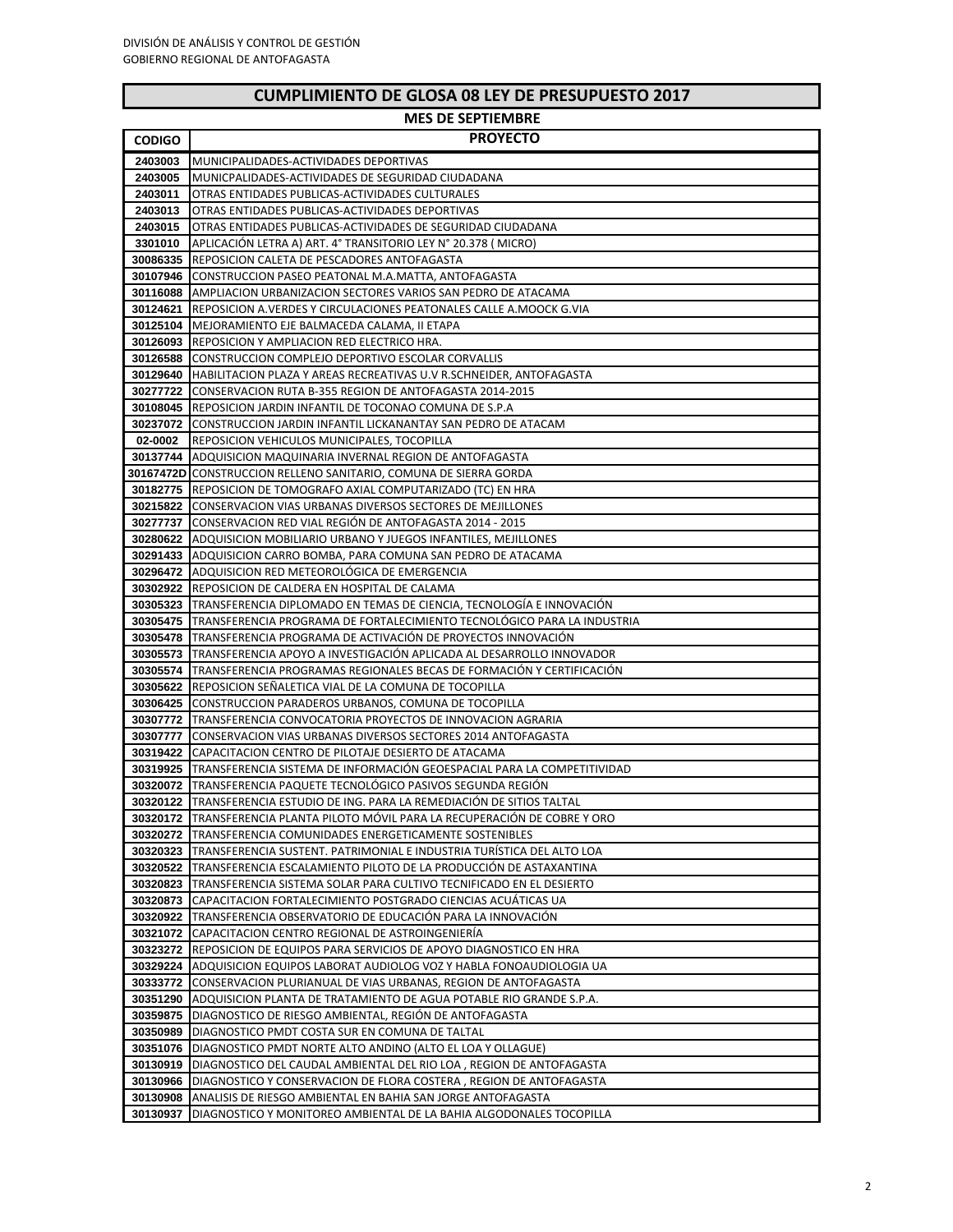$\overline{\phantom{0}}$ 

| DE GEOSA OG EET DE FINESOF O |                                                                                        |  |
|------------------------------|----------------------------------------------------------------------------------------|--|
|                              | <b>MES DE SEPTIEMBRE</b>                                                               |  |
| <b>CODIGO</b>                | <b>PROYECTO</b>                                                                        |  |
|                              | 30303572 CONTROL INTEGRADO Y MANEJO DE LA MALEZA MOSTAZA NEGRA, CALAMA                 |  |
|                              | 30101628 RESTAURACION TEATRO METRO, MARIA ELENA                                        |  |
|                              | <b>30137533 REPOSICION JARDIN INFANTIL COMUNA MARIA ELENA</b>                          |  |
|                              | 30355474 TRANSFERECIA FOMENTO PRODUCTIVO PARA EL SECTOR PESQUERO ARTESANAL             |  |
|                              | <b>30376526   DIAGNOSTICO DE RIESGO ALUVIONAL - INUNDACIONES REGION DE ANTOFAGASTA</b> |  |
|                              | <b>30307976</b> AMPLIACION DE TELEFONIA SATELITAL PARA LA REGION DE ANTOFAGASTA        |  |
|                              | 30087356 CONSTRUCCION CUARTEL DE BOMBEROS Y AREAS VERDES ARTURO PEREZ CANTO            |  |
|                              | 30361325 CONSTRUCCION TERMINACION ESCUELA PRESIDENTE BALMACEDA, CALAMA                 |  |
|                              | 30153222 REPOSICION CON RELOCALIZACIÓN TENENCIA OLLAGUE (F)                            |  |
|                              | 30003506 IMEJORAMIENTO INTERCONEXION EJES GRAU - PRAT. CALAMA                          |  |
|                              | <b>2401017</b> ACTIVIDADES SOCIALES Y REHABILITACION DE DROGAS                         |  |
| 2403017                      | MUNICIPALIDADES - ACTIVIDADES SOCIALES                                                 |  |
| 2403018                      | OTRAS ENTIDADES PUBLICAS - ACTIVIDADES SOCIALES                                        |  |
|                              | 30277730 CONSERVACION CAMINOS BASICOS REGIÓN DE ANTOFAGASTA 2014 - 2015                |  |
|                              | 30168425 ADQUISICION Y REPOSICIÓN DE VEHÍCULOS GOPE ANTOFAGASTA Y CALAMA               |  |
|                              | 2403010 SUBSIDIO PARA LA MANTENCION DE PARQUE I.M.SAN PEDRO DE ATACAMA                 |  |
|                              | 30120017 REPOSICION ESCUELA LOCALIDAD DE CAMAR, COMUNA SAN PEDRO DE ATACAMA            |  |
|                              | 30113912 REPOSICION COLEGIO BERNARDO OHIGGINS, EDUCACION BASICA, TOCOPILLA             |  |
|                              | 30370415 REPOSICION DE AUTOCLAVES Y PLANTAS DE AGUA EN HOSPITAL ANTOFAGASTA            |  |
|                              | 30137114   ADQUISICION EQUIPOS Y HERRAMIENTA ESP. TP,LICEOS A-16, A-22 Y A-26          |  |
|                              | 20183313 CONSTRUCCION OBRAS DE CONTROL ALUVIONAL EN QUEBRADA LA CHIMBA ANTOFA          |  |
|                              | 20183300 CONSTRUCCION OBRAS DE CONTROL ALUVIONAL EN QUEBRADA FARELLONES ANTOF          |  |
|                              | 30107933 HABILITACION PARQUE GRAN AVENIDA, ANTOFAGASTA                                 |  |
|                              | <b>30377125 CONSERVACION Y MANEJO DE CAUCE EN EL SECTOR TRANQUE TOCONAO</b>            |  |
|                              | 30380184 ADQUISICION AMBULANCIA AEA COMUNA DE SIERRA GORDA                             |  |
|                              | <b>30378679 REPOSICION TEATRO ANDRES PEREZ TOCOPILLA</b>                               |  |
|                              | <b>30126599 CONSTRUCCION COMPLEJO DEPORTIVO ESCOLAR MUNICIPAL</b>                      |  |
|                              | <b>30136525 IREPOSICION ACERAS, BARRIO TRADICIONAL, ANTOFAGASTA</b>                    |  |
|                              | 30280674   MEJORAMIENTO PLAZA COMUNITARIA, LOCALIDAD CAROLINA DE MICHILLA              |  |
|                              | 2403004 SUBSIDIO PARA LA OPERACIÓN DEL SISTEMA AUTOGENERACION DE ENERGIA               |  |
|                              | 30413638 TRANSFERENCIA PROYECTO JAIBAS PARTE II                                        |  |
|                              | <b>30413374 ITRANSFERENCIA PROYECTO UNDIMOTRIZ WARAQOCHA</b>                           |  |
|                              | <b>30413449 ITRANSFERENCIA PLANTA MODULAR PARA TRATAMIENTO DE AGUAS SERVIDAS</b>       |  |
|                              | 30413437 TRANSFERENCIA SIST. FORMACION CAPITAL HUMANO AVANZADO PARA INNOVACION         |  |
|                              | <b>30414995 TRANSFERENCIA DESALACIÓN TERMO SOLAR USANDO SISTEMA DE EVAPORACIÓN</b>     |  |
|                              | 30414990 TRANSFERENCIA INNOVACCIÓN CREATIVA                                            |  |
|                              | 30412846 TRANSFERENCIA CUSTER. KIT PARA LA DETERMINACION DE COBRE SOLUBLE              |  |
|                              | <b>30413775 ITRANSFERENCIA CONSOLIDACION MODELO MULTIHELICE DE INNOVACION SOCIAL</b>   |  |
|                              | 30412822   TRANSFERENCIA DESARROLLO DE NANOTRANSISTORES BASADOS EN CABLES BACTER       |  |
|                              | 30413023 TRANSFERENCIA VIRTUALIZACIÓN RUTAS TURÍSTICAS CON TECNOLOGÍAS HÍBRIDA         |  |
|                              | 30412834 TRANSFERENCIA MEJORAMIENTO DEL PROCESO DE CEMENTACION PARA PEQUENOS M         |  |
|                              | 30412829 TRANSFERENCIA ENERGÍA SOLAR Y AGUA DE MAR PARA LA PEQUEÑA MINERÍA             |  |
|                              | 30412847 TRANSFERENCIA SIST. BIOTECNOLÓGICO REMOCIÓN METALES PESADOS RILES             |  |
|                              | 30413077 TRANSFERENCIA IMPLEMENTACIÓN DE MODELO DE CULTIVO DEL DORADO EN LA II         |  |
|                              | 30413089 TRANSFERENCIA ALMACENAMIENTO SOLAR LINO3                                      |  |
| 30413074                     | TRANSFERENCIA POSICIONAMIENTO LABORATORIO TECNOLOGÍAS SOLARES                          |  |
|                              | 30413126 TRANSFERENCIA DIVERSIFICACIÓN PRODUCTIVA DE LAS ÁREAS DE MANEJO               |  |
| 30413101                     | TRANSFERENCIA EVALUACION ECONOMICA DE PRODUCCION DE BATERIAS DE LITIO                  |  |
|                              |                                                                                        |  |
|                              | 30413135 TRANSFERENCIA DES. TECNOLÓGICO PARA INDUS. ACUÍCOLA PERLERA ABALON            |  |
|                              | 30416730 TRANSFERENCIA FORMACION INTEGRAL PARA LA INSERCION LABORAL                    |  |
|                              | 30378223 ADQUISICION CAMIÓN PARA CONTENEDORES Y 68 CONTENEDORES SOTERRADOS             |  |
|                              | 30366996   MEJORAMIENTO SISTEMA DE GENERACION ELECTRICA SAN PEDRO DE ATACAMA           |  |
|                              | 30394022 CONSERVACION MAYOR AERÓDROMO DE BARRILES. COMUNA DE TOCOPILLA. II RE          |  |
| 30385931                     | TRANSFERENCIA PROGRAMA PARA PESCADORES ARTESANALES DE TOCOPILLA                        |  |
|                              | 30399589 TRANSFERENCIA EFICIENCIA ENERGÉTICA, REGIÓN DE ANTOFAGASTA                    |  |
|                              | 2403010-1 SUBSIDIO PARA LA MANTENCIÓN DE PARQUE I.M.MEJILLONES                         |  |
|                              | 30399622 TRANSFERENCIA PROGRAMA EMERGENCIA PRODUCTIVA TOCOPILLA                        |  |
|                              | 30423045  TRANSFERENCIA PROGRAMA DE MEJORAMIENTO URBANO Y EQUIPAMIENTO COMUNAL         |  |
|                              | <b>30379873</b> ADQUISICION DOS MINIBUSES DESTINADO AL TRANSPORTE DE PERSONAS EN S     |  |

ADQUISICION DOS MINIBUSES DESTINADO AL TRANSPORTE DE PERSONAS EN S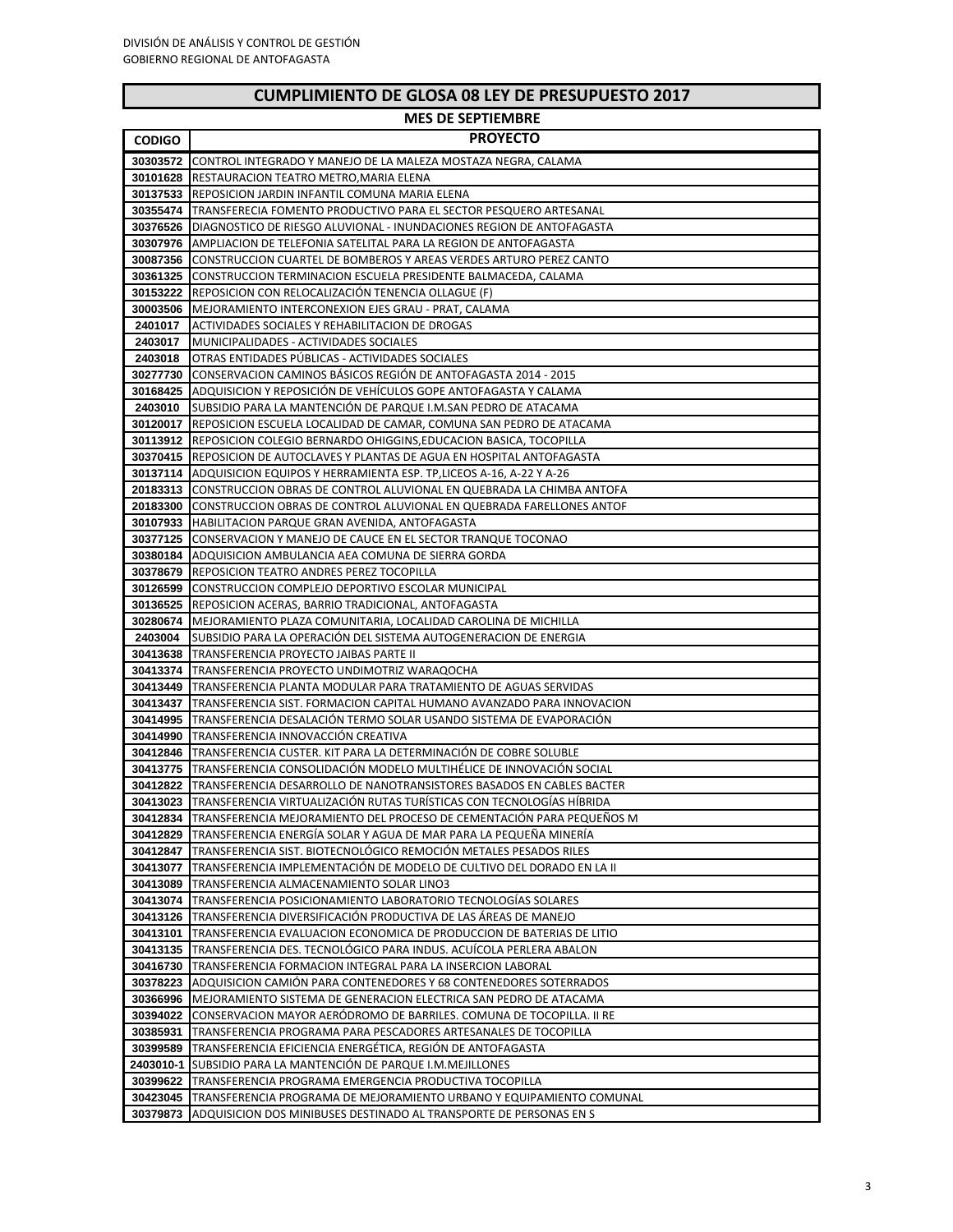| <b>MES DE SEPTIEMBRE</b> |                                                                                                                            |  |
|--------------------------|----------------------------------------------------------------------------------------------------------------------------|--|
| <b>CODIGO</b>            | <b>PROYECTO</b>                                                                                                            |  |
|                          | 30299573 MEJORAMIENTO PARQUE TEMÁTICO LOCALIDAD DE BAQUEDANO                                                               |  |
| 30353279                 | MEJORAMIENTO PASEO IGNACIO CARRERA PINTO DE MARIA ELENA                                                                    |  |
| 30108039                 | MEJORAMIENTO SISTEMA DE AGUA POTABLE LOCALIDAD DE TALABRE                                                                  |  |
| 3301010-1                | APLICACIÓN LETRA A) ART. 4° TRANSITORIO LEY N° 20.378 (TAXIS)                                                              |  |
| 30418631                 | Transferencia Convocatoria De Iniciativas Innovación Agroalimentario                                                       |  |
| 30417023                 | Transferencia Diseño De Programa De Magíster En Temas De Cti                                                               |  |
| 30401577                 | Transferencia Programa Regional De Apoyo Al Emprendimiento Dinámico                                                        |  |
| 30401824                 | Transferencia Programa Apoyo Entorno De Innovación y Emprendimiento                                                        |  |
| 30401832                 | Transferencia Programa De Transferencia a Proyectos Para El Entorno                                                        |  |
| 30401823                 | Transferencia Innovación y Emprendimiento ¿Made In Antofagasta¿                                                            |  |
| 30401724                 | Transferencia Programa De Innovación para fortalecer el Entorno.                                                           |  |
| 30390924                 | CONSTRUCCION OBRAS DE CONTROL ALUVIONAL QUEB. URIBE, ANTOFAGASTA                                                           |  |
| 30360227                 | MEJORAMIENTO DE LAS DEPENDENCIAS DE LA ASOCIACIÓN DE MUNICIPALIDADES                                                       |  |
| 30428972                 | TRANSFERENCIA JUNTA NACIONAL DE BOMBEROS (EQUIPOS Y EQUIPAMIENTO)                                                          |  |
| 30127208                 | CONSTRUCCION MEMORIAL TOPATER CALAMA                                                                                       |  |
| 30249472                 | ADQUISICION DE BUSES ILUSTRE MUNICIPALIDAD DE CALAMA<br>ADQUISICION SISTEMA MODULAR JUZGADO POLICIA COMUNA DE SIERRA GORDA |  |
| 30398230                 | 30380575 ADQUISICION REPOSICION BUS MUNICIPAL ORGANIZACIONES COMUNITARIAS                                                  |  |
|                          | 30398274 AMPLIACION SISTEMA AGUA POTABLE RURAL AYLLU DE CUCUTER                                                            |  |
| 30345674                 | REPOSICION CON RELOCALIZACIÓN DEL RETÉN ALEMANIA (MC)                                                                      |  |
| 30398282                 | TRANSFERENCIA PROGRAMA DE FOMENTO PARA PESCADORES ARTESANALES                                                              |  |
|                          | <b>30124596 CONSTRUCCION PARQUE COMUNITARIO RENE SCHNEIDER</b>                                                             |  |
| 30426773                 | ADQUISICION VEHICULO Y EQUIPAMIENTO VIGILANCIA R. MARINA RINCONADA                                                         |  |
|                          | 30344426 RESTAURACION MUSEO MUNICIPAL DE MEJILLONES                                                                        |  |
| 30133005                 | NORMALIZACION URBANIZACION NUEVOS LOTEOS TOCONAO                                                                           |  |
|                          | 30133006 CONSTRUCCION ADUCCION SOLAR LOCALIDAD DE SOCAIRE                                                                  |  |
| 30420635                 | CONSTRUCCION CUBIERTAS LIVIANAS EN MULTICANCHAS, CALAMA                                                                    |  |
|                          | 30387622 ADQUISICION DE EQUIPAMIENTO DE ARCHIVO                                                                            |  |
| 30361423                 | ADQUISICION CAMARAS DE SEGURIDAD SERVICIO MEDICO LEGAL II REGION                                                           |  |
| 30402079                 | MEJORAMIENTO DE SERVICIO DE CARDIOLOGIA EN HOSPITAL DE ANTOFAGASTA                                                         |  |
| 30429024                 | ADQUISICION DE VEHICULOS POLICIALES PDI II REGION POLICIAL DE ANTOF                                                        |  |
|                          | 30423338 ADQUISICION TECNOLOGIAS INFORMATICAS PDI CALAMA                                                                   |  |
| 30444080                 | CONSERVACION CAMINO BASICO, RUTA 23-CH, SECTOR SOCAIRE - PASO SICO                                                         |  |
| 30085180                 | REPOSICION CENTRO DE LA MUJER MANANTIAL DE TOCOPILLA                                                                       |  |
| 30414872                 | ADQUISICION EQUIPOS Y EQUIPAMIENTO CONSULTORIO BAUTISTA, AFTA                                                              |  |
| 30443628                 | MEJORAMIENTO CANCHA DE FUTBOL DE PAPOSO                                                                                    |  |
| 30447122                 | ADQUISICION SEGUNDA ETAPA ADQUISICIÓN CARROS BOMBA COMUNA CALAMA                                                           |  |
|                          | 30168774 REPOSICION CUARTEL 1° COMPAÑÍA DE BOMBEROS - MEJILLONES                                                           |  |
|                          | 30455581 ADQUISICION CARRO BOMBA 1RA COMPAÑÍA DE BOMBEROS MEJILLONES                                                       |  |
|                          | 30366991 CONSTRUCCION OBRAS DE MACROURBANIZACION SECTOR LA CHIMBA ANTOFAGAST (DISEÑO)                                      |  |
| 30457676                 | AMPLIACION RED DE AGUA POTABLE LA CHIMBA ALTA, ANTOFAGASTA (DISEÑO)                                                        |  |
| 30101278                 | REPOSICION CUARTEL DE BOMBEROS POBLACIÓN ALEMANIA, CALAMA                                                                  |  |
| 30457729                 | CONSERVACION CAMINO BÁSICO, SECTOR AYQUINA - CUPO                                                                          |  |
| 30126909                 | ADQUISICION EQUIPOS UNIDAD ANATOMÍA PATOLÓGICA HRA                                                                         |  |
|                          | 30448772 DIAGNOSTICO PLAN MARCO DE DESARROLLO TERRITORIAL COSTA NORTE                                                      |  |
| 30219474                 | CONSTRUCCION PLAZAS DIVERSOS SECTORES MEJILLONES                                                                           |  |
| 30420683                 | CONSTRUCCION PARQUES VECINALES CALAMA<br>30463222 CONSERVACION COSAM RENDIC ANTOFAGASTA                                    |  |
|                          | 30462238 INVESTIGACION ESTUDIO POLIMETALES Y PERFIL EPIDEM. EN HABIT. ANTOF.                                               |  |
| 30250022                 | CONSERVACION EDIFICIO EX RESGUARDO MARITIMO IND - ANTOFAGASTA                                                              |  |
|                          | 30459748 ADQUISICION Y ORTORRECTIFICACION IMAGENES SATELITALES BORDE COSTERO                                               |  |
| 30334022                 | ADQUISICION Y REPOSICION EQUIPOS Y EQUIPTO EN HOSPITAL DE TALTAL                                                           |  |
| 30455585                 | ADQUISICION CAMION MULTIPROPOSITO PARA LA COMUNA DE TALTAL                                                                 |  |
| 30463593                 | ADQUISICION EXCAVADORA PARA LA COMUNA DE TALTAL                                                                            |  |
| 30465409                 | ADQUISICION DE INSTALACIONES MODULARES PARA PSIQUIATRÍA HRA                                                                |  |
| 30401895                 | CONSTRUCCION DIALISIS MODULAR HOSPITAL DE MEJILLONES                                                                       |  |
|                          | 30463928 ADQUISICION DE BICICLETEROS Y BASUREROS PARA DISTINTOS SECTORES DE                                                |  |
| 30467399                 | CONSERVACION CAMINO BÁSICO, SECTOR PAPOSO - CALETA EL COBRE                                                                |  |
| 30367047                 | AMPLIACION Y RELOCALIZACION PARVULO ESCUELA E-26 SAN PEDRO DE AT                                                           |  |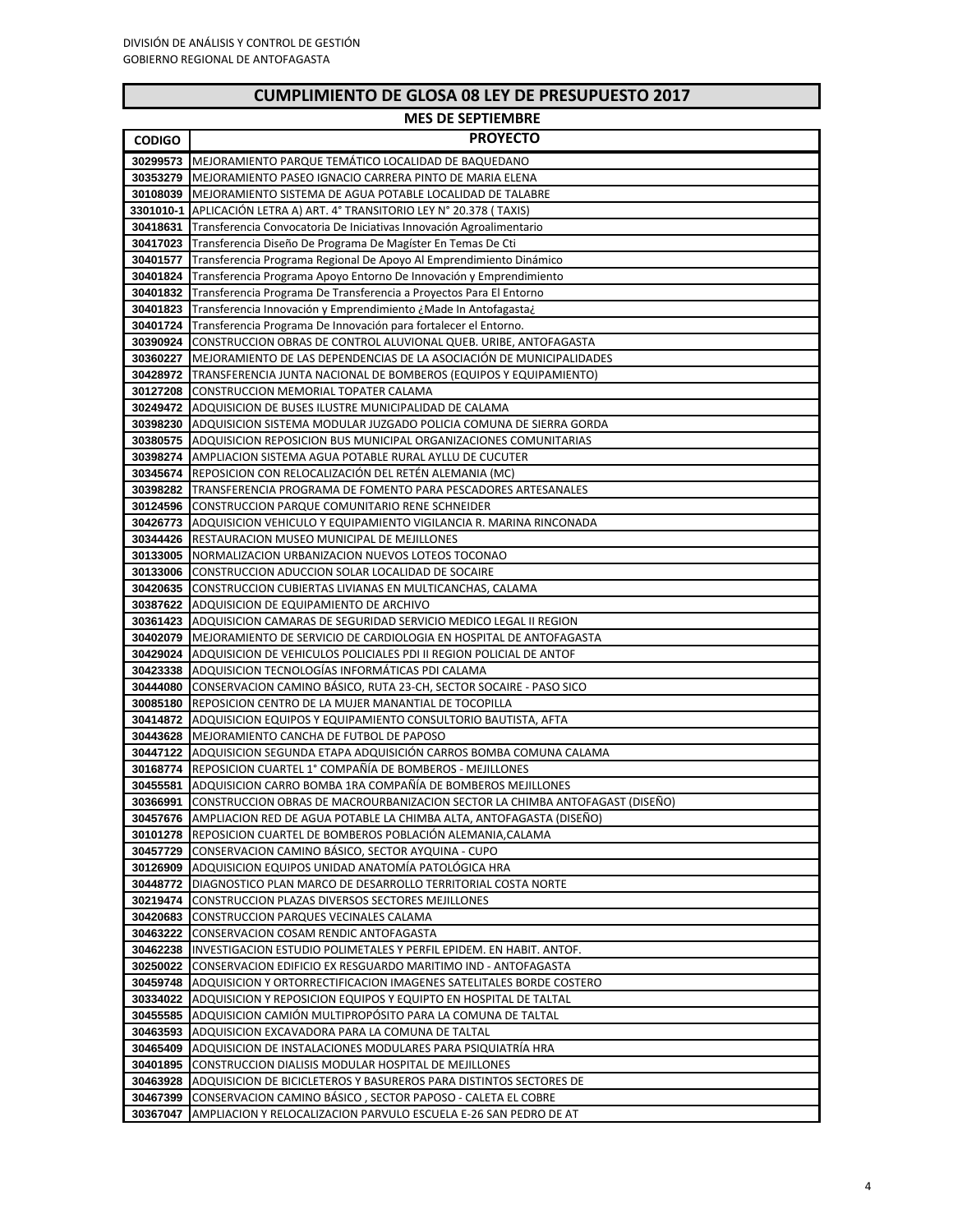$\overline{\phantom{0}}$ 

| COMPLINIENTO DE GLOJA OS LET DE FREJOFOESTO ZUI A |                                                                                                                                                                |  |
|---------------------------------------------------|----------------------------------------------------------------------------------------------------------------------------------------------------------------|--|
|                                                   | <b>MES DE SEPTIEMBRE</b>                                                                                                                                       |  |
| <b>CODIGO</b>                                     | <b>PROYECTO</b>                                                                                                                                                |  |
|                                                   | 30463884 ADQUISICION MAQUINARIAS PARA ASEO Y ORNATO DIVERSAS PLAZAS Y CALLES                                                                                   |  |
|                                                   | 30470588 CONSERVACION HOSPITAL MARCOS MACUADA DE TOCOPILLA                                                                                                     |  |
|                                                   | <b>30251023 REPOSICION CENTRO DE LA MUJER DE ANTOFAGASTA</b>                                                                                                   |  |
|                                                   | 30467587 EQUIPAMIENTO CUARTEL DE BOMBEROS ARTURO PEREZ CANTO                                                                                                   |  |
|                                                   | <b>30127527 IMEJORAMIENTO AMPLIACIÓN SISTEMA DE AGUA POTABLE RURAL DE LASANA</b>                                                                               |  |
|                                                   | <b>30408629   ADQUISICION CARRO DE ARRASTRE PROGRAMA DE PREVENCIÓN Y ATENCIÓN VCM</b>                                                                          |  |
|                                                   | <b>30402424 CAPACITACION Y ATENCIÓN VIOLENCIA CONTRA LA MUJER REGIÓN ANTOFAGASTA</b>                                                                           |  |
|                                                   | 30375022 CONSTRUCCION CECOSF COVIEFI ANTOFAGASTA                                                                                                               |  |
|                                                   | <b>30374976 CONSTRUCCION SERVICIO DE URGENCIA DE ALTA RESOLUCION COVIEFI</b>                                                                                   |  |
|                                                   | 30076880 INORMALIZACION HOSPITAL 21 DE MAYO DE TALTAL                                                                                                          |  |
|                                                   | <b>30470740 TRANSFERENCIA PROMOCIÓN DE INVERSIONES Y DESARROLLO DE PROVEEDORES</b>                                                                             |  |
|                                                   | 30459835 ADQUISICION CAMIÓN RECOLECTOR PARA LOS PUEBLOS ALTO EL LOA<br>30116086 REPOSICION POSTA TOCONAO, COMUNA SAN PEDRO DE ATACAMA                          |  |
|                                                   | <b>30474688   CICITEM, CENTRO DE INVESTIGACION CIENTIFICO - TECNOLOGICO PARA LA MINERIA</b>                                                                    |  |
|                                                   | 30414877 ADQUISICION - REPOSICION EQUIPOS-EQUIPAMIENTO CENTRO ODONTOLOG UA                                                                                     |  |
|                                                   | <b>30442725   REPOSICION VEHICULOS Y ADQ. EQUIPOS-EQUIPAM INTELEG AFTA- CALAMA</b>                                                                             |  |
|                                                   | <b>30459077   ADQUISICION CAMIONES SISTEMA DE RECOLECCION RSD, COMUNA TOCOPILLA</b>                                                                            |  |
|                                                   | <b>30464293</b> ADQUISICION VEHICULOS DE TRASLADO PARA PACIENTES TELETON CALAMA                                                                                |  |
|                                                   | <b>30474500 LADQUISICION POSTES SOLARES POBLACION SAN LORENZO</b>                                                                                              |  |
|                                                   | 30076886 NORMALIZACION DEL HOSPITAL DE MEJILLONES                                                                                                              |  |
|                                                   | <b>30108048</b> REPOSICION POSTA RURAL PEINE COMUNA DE SAN PEDRO DE ATACAMA                                                                                    |  |
|                                                   | 30126713   MEJORAMIENTO SERVICIO DE PSIQUIATRÍA HOSPITAL REGIONAL ANTOFAGASTA                                                                                  |  |
|                                                   | 30324023 HABILITACION HOSPITAL REGIONAL PARA HOSPITAL CLINICO UNIV. DE ANTOF.(PREFACTIBILIDAD)                                                                 |  |
|                                                   | 30402476 CONSTRUCCION DISPOSITIVO DE SALUD SAN PEDRO DE ATACAMA (PREFACTIBILIDAD)                                                                              |  |
|                                                   | <b>30452924 CONSTRUCCION CENTRO DE SALUD, REHABILITACIÓN DROGAS CALAMA</b>                                                                                     |  |
|                                                   | 30457688 CONSTRUCCION UNIDAD DE APOYO DIAGNOSTICO MEDICINA NUCLEAR EN COA                                                                                      |  |
|                                                   | <b>30465791 INORMALIZACION BRAQUITERAPIA EN CENTRO ONCOLOGICO(COA) DE ANTOFAGASTA</b>                                                                          |  |
|                                                   | <b>30474248 CONSERVACION DE ACERAS EN ANTOFAGASTA</b>                                                                                                          |  |
|                                                   | <b>30474249 ICONSERVACION SOMBREADEROS PLAZAS CALAMA</b>                                                                                                       |  |
|                                                   | <b>30474250 CONSERVACION ÁREAS PUBLICAS MARÍA ELENA</b>                                                                                                        |  |
|                                                   | 30474294 CONSERVACION EDIFICIOS PUBLICOS COMUNA DE OLLAGUE                                                                                                     |  |
|                                                   | <b>30474502 CONSERVACION ACERAS VARIOS SECTORES TOCOPILLA</b>                                                                                                  |  |
|                                                   | <b>30474504 CONSERVACION ACERAS COMUNA SIERRA GORDA</b><br><b>30474507 CONSERVACION ACERAS VARIOS SECTORES MEJILLONES</b>                                      |  |
|                                                   | <b>30474508</b> CONSERVACION ESPACIOS Y EDIFICIOS PUBLICOS SAN PEDRO DE ATACAMA                                                                                |  |
|                                                   | 30388728 TRANSFERENCIA PROGRAMA DE PRODUCCIÓN LIMPIA ANTOFAGASTA                                                                                               |  |
|                                                   | 30464697 TRANSFERENCIA MACRO FACULTAD DE INGENIERÍAS DE ANTOFAGASTA                                                                                            |  |
|                                                   | <b>30466951 TRANSFERENCIA EVLUACIÓN POLÍTICA CTI E INNOVACIÓN Y ESTRATEGIA REGION</b>                                                                          |  |
|                                                   | <b>30469090 TRANSFERENCIA ASIST. TECNICA PEQUEÑA MINERIA REGION DE ANTOFAGASTA</b>                                                                             |  |
|                                                   | 30473184   HABILITACION TRANSFERENCIA CONVENIO MINVU-GORE OBRAS DE URBANIZACION                                                                                |  |
|                                                   | 30475337 TRANSFERENCIA PAVIMENTOS PARTICIPATIVOS 25° LLAMADO REGION ANTOFAGAST                                                                                 |  |
|                                                   | 30087369 REPOSICION VIVERO MUNICIPAL, ANTOFAGASTA                                                                                                              |  |
|                                                   | 30350275 REPOSICION Y ADQUISICION EQUIPOS/EQUIPAMIENTO HOSPITAL MEJILLONES                                                                                     |  |
|                                                   | 30480623 CONSERVACION SAMU HOSPITAL COMUNITARIO 21 DE MAYO TALTAL                                                                                              |  |
|                                                   | 30478254 CONSERVACION DEPENDENCIAS LABORATORIO HOSPITAL DE MEJILLONES                                                                                          |  |
|                                                   | 30482565 HABILITACION CONVENIO GORE - MINSAL FAR SALUD 2017                                                                                                    |  |
|                                                   | <b>30477564</b> ADQUISICION CAMIONES RECOLECTORES PARA LA COMUNA DE TALTAL                                                                                     |  |
|                                                   | 30136533 CONSTRUCCION CUARTEL BOMBEROS Y EQUIP. ANEXOS, LAS PALMERAS AFTA.                                                                                     |  |
|                                                   | 30402480 CONSTRUCCION BODEGA DE FARMACIA CENTRO ATENCION DEL NORTE                                                                                             |  |
|                                                   | <b>30440675   ADQUISICION DE VEHICULO ATENCION MOVIL CAJTA REGION DE ANTOFAGASTA</b>                                                                           |  |
|                                                   | <b>30480459 TRANSFERENCIA CAPACITACIÓN A EMPRENDEDORES MEDIANTE FERIAS REGIONALES</b>                                                                          |  |
|                                                   | <b>30471704</b> REPOSICION MINIBUS PACIENTES UNIDAD MEDICINA FISICA CAN, ANTOF<br>30463884 ADQUISICION MAQUINARIAS PARA ASEO Y ORNATO DIVERSAS PLAZAS Y CALLES |  |
|                                                   | 30167472 CONSTRUCCION RELLENO SANITARIO, COMUNA DE SIERRA GORDA                                                                                                |  |
|                                                   | 30402478   NORMALIZACION CENTRO ONCOLOGICO AMBULATORIO DE ANTOFAGASTA (COA) (PREFACTIBILIDAD)                                                                  |  |
|                                                   | 30164922 AMPLIACION CEMENTERIO GENERAL DE ANTOFAGASTA                                                                                                          |  |
|                                                   | 30481281 CONSERVACION HOSPITAL COMUNITARIO DE TALTAL                                                                                                           |  |
|                                                   | 30485717 TRANSFERENCIA PROGRAMA DE INNOVACIÓN SOCIAL ANTOFAGASTA                                                                                               |  |
|                                                   | 30486563 TRANSFERENCIA BÚSQUEDA DE MERCADOS PARA PROVEEDORES A LA MINERÍA Y ALGAS DE USO INDUSTRIAL                                                            |  |